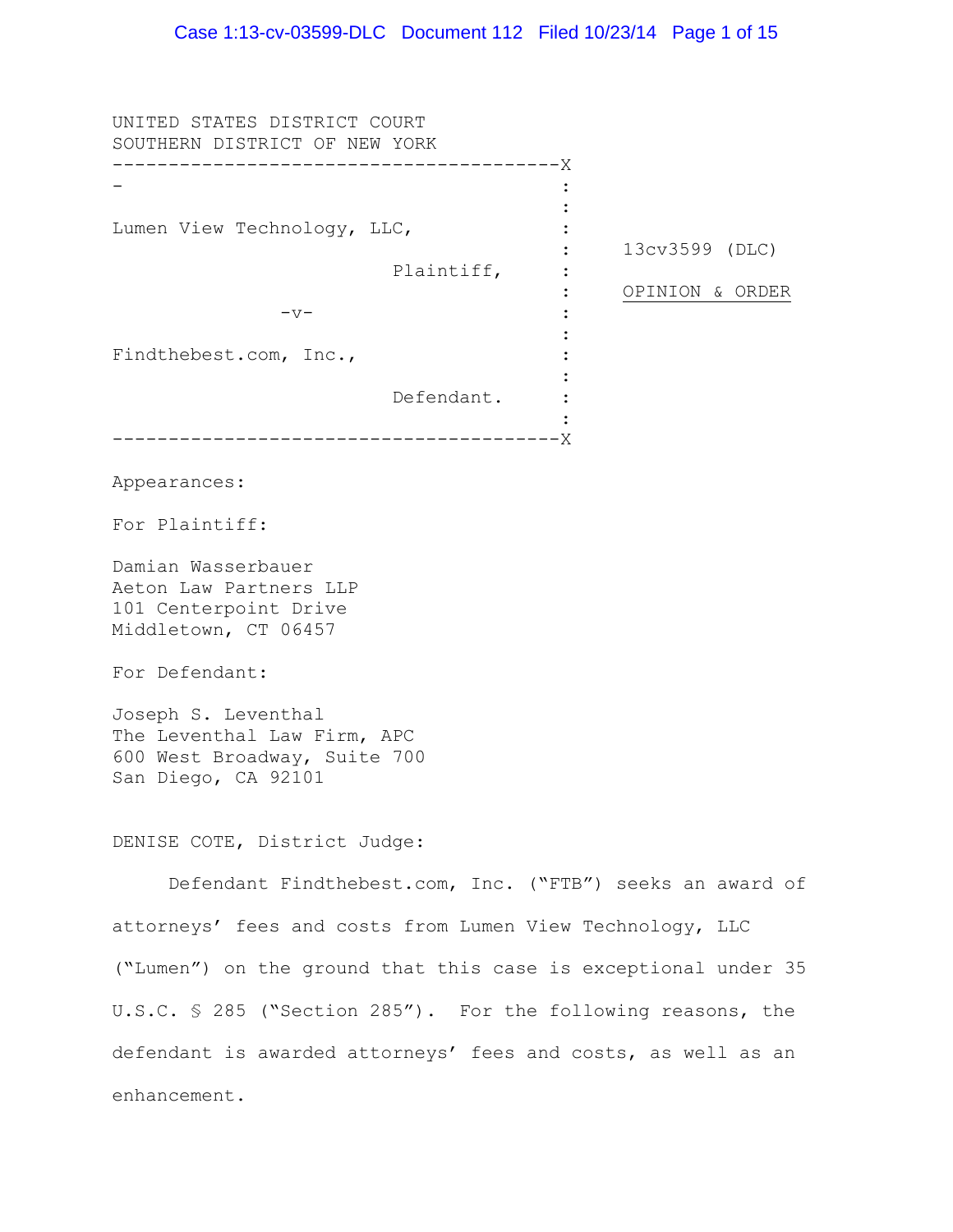#### **BACKGROUND**

FTB is a corporation that operates a website that matches users with goods or services according to criteria that the users enter, at times using FTB's proprietary "AssistMe" program. Lumen is a patent-holding Non-Practicing Entity that acquires patents and instigates patent infringement lawsuits. Lumen appears to be a shell company that is one of a number of related companies involved in litigating patent infringement suits. This request for fees arises out of a lawsuit brought by Lumen against FTB alleging infringement of United States Patent No. 8,069,073 ("'073 Patent").

### **I. The '073 Patent Litigation**

The '073 Patent was issued on November 29, 2011, and is entitled a "System and Method For Facilitating Bilateral And Multilateral Decision-Making." Essentially, the purported invention disclosed by the '073 Patent is a method of matchmaking whereby one or more parties on each side input attribute preferences and intensity of preference data and then a computer matches the parties on each side by a "closeness-offit" process and produces a list.

Lumen became the exclusive licensee of '073 Patent on March 1, 2012, which was approximately a week after Lumen was formed. Lumen filed its complaint (the "Complaint") against FTB on May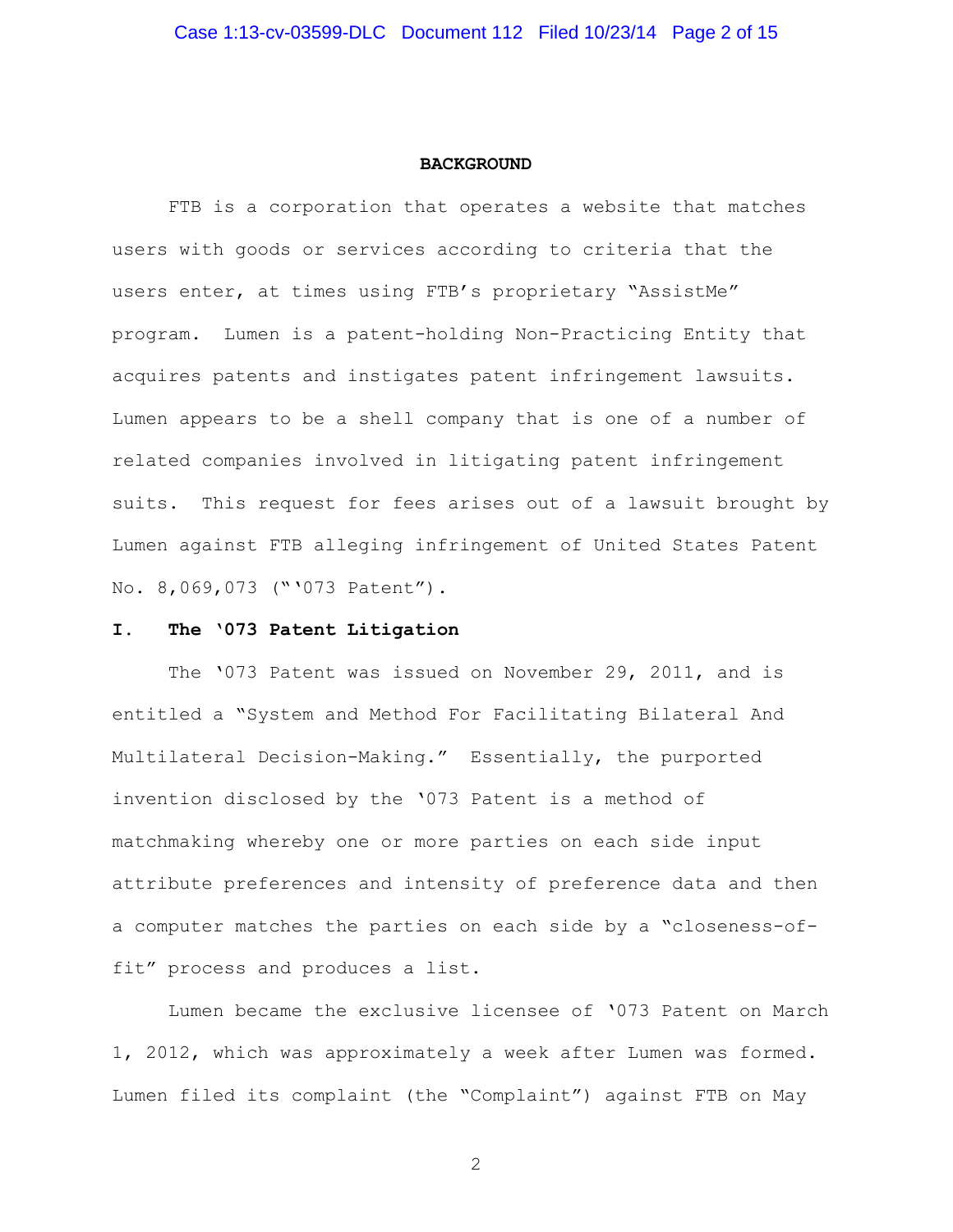## Case 1:13-cv-03599-DLC Document 112 Filed 10/23/14 Page 3 of 15

29, 2013, alleging that FTB infringed the '073 Patent.The Complaint was one of at least twenty substantially similar patent infringement complaints filed by Lumen against various companies in 2012 and 2013.

On September 24, FTB moved for judgment on the pleadings on the ground that the '073 Patent was invalid. The motion was fully submitted on October 18. On November 22, this Court held that the '073 Patent claimed an abstract idea, which was not patentable under the codified Patent Act, 35 U.S.C. § 101. Lumen View Tech. LLC v. Findthebest.com, Inc., 13cv3599 (DLC), 2013 WL 6164341, at \*16 (S.D.N.Y. Nov. 22, 2013). Lumen appealed this decision to the Federal Circuit. The Federal Circuit stayed the case pending the Supreme Court decision in Alice Corp. Pty. Ltd. v. CLS Bank Int'l, 134 S. Ct. 2347 (2014). The Court issued its decision in Alice on July 19. Lumen voluntarily dismissed the appeal to the Federal Circuit on September 12, 2014.

## **II. FTB's Motion for Attorneys' Fees**

FTB moved on December 10, 2013 for attorneys' fees on the ground that this is an "exceptional case" under Section 285. The motion was fully submitted on January 17, 2014. On April 29, the Supreme Court issued its decision in Octane Fitness, LLC v. ICON Health & Fitness, Inc., 134 S. Ct. 1749 (2014), which addressed the definition of an "exceptional" case under Section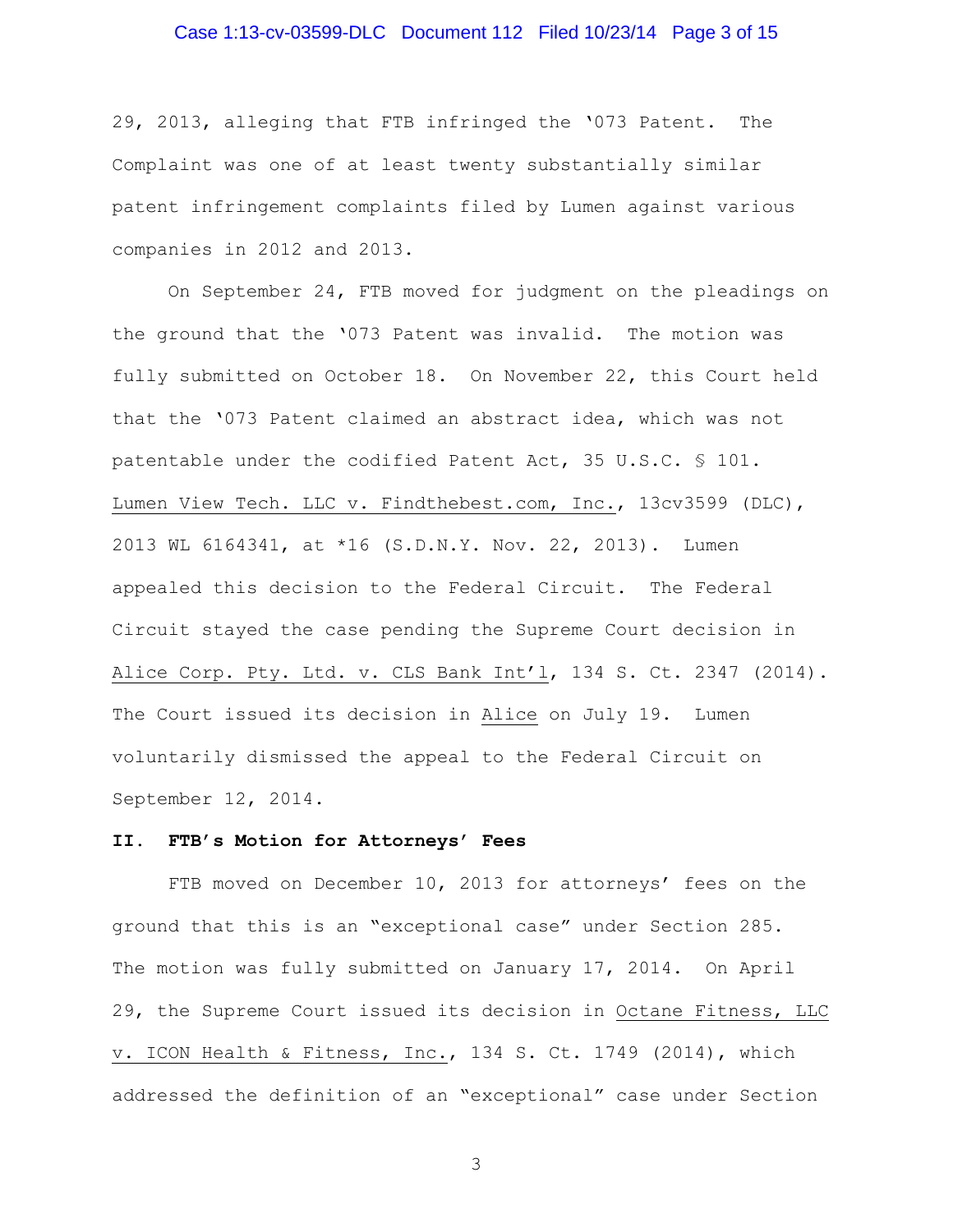# Case 1:13-cv-03599-DLC Document 112 Filed 10/23/14 Page 4 of 15

285. This Court gave the parties an opportunity to make supplemental submissions regarding the significance of the Octane Fitness decision for this motion. The parties filed those submissions on May 16. On May 30, FTB's motion seeking a declaration that this is an exceptional case was granted. Lumen View Tech. LLC v. Findthebest.com, Inc., 13cv3599 (DLC), 2014 WL 2440867, at \*6 (S.D.N.Y. May 30, 2014) ("May 30 Opinion"). The May 30 Opinion is incorporated by reference and familiarity with that decision is assumed.

FTB made a submission as to the amount of attorneys' fees and costs on July 18, 2014, and asserted that an enhancement of the award would be appropriate in this case. FTB requested an award of \$141,719.50 to reflect its' attorneys' fees and also \$4,184.76 in costs. FTB also requested interest on its fees and costs from the date of the May 30 Opinion granting attorneys' fees, and an enhancement. FTB did not specify the amount of enhancement it sought. Lumen responded to FTB's submission on August 1, requesting a reduction on a number of grounds. Lumen does not, however, challenge the reasonableness of the rates charged by FTB's attorneys and staff, nor does it contend that FTB's attorneys overstaffed the matter. FTB responded on August 8, and revised its fee request to exclude four entries. Its request for attorneys' fees and costs was \$144,307.00 and \$4,823.51. FTB revised its fee request again on September 16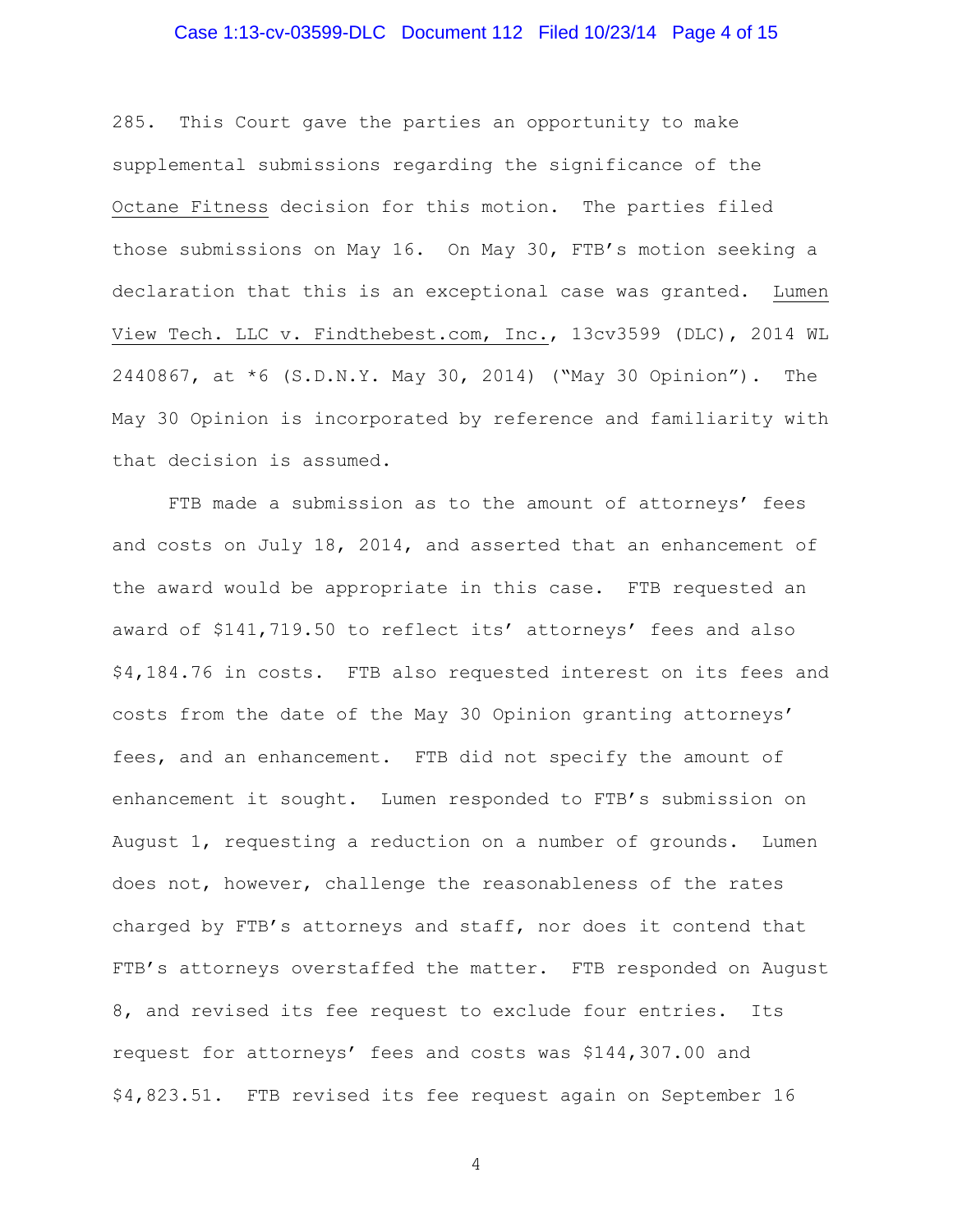# Case 1:13-cv-03599-DLC Document 112 Filed 10/23/14 Page 5 of 15

following Lumen's withdrawal of the appeal to the Federal Circuit. Its final request is \$149,979.50 in fees and \$4,899.63 in costs, plus interest and an enhancement.

## **III. FTB'S RICO Complaint**

There is related litigation between FTB and Lumen. On September 16, 2013, FTB filed a complaint against Lumen alleging violations of the federal Racketeering Influenced and Corrupt Organizations Act ("RICO"). FTB's counsel began its work on the RICO claim on August 1, 2013. FTB filed an amended complaint on November 22. Lumen filed a motion to dismiss on December 23. Lumen's December 23 motion to dismiss was granted on May 19, 2014. Findthebest.com, Inc. v. Lumen View Tech. LLC, 13cv6521 (DLC), 2014 WL 2050610 (S.D.N.Y. May 19, 2014). Both Lumen and FTB agree that the fees and costs associated with this related litigation may not be recovered here.

#### **DISCUSSION**

Section 285 of the Patent Act provides that "[t]he court in exceptional cases may award reasonable attorneys' fees to the prevailing party." 35 U.S.C. § 285. Having already determined that this case is "exceptional" under the Patent Act and thus eligible for fee-shifting, the sole remaining issue is the determination of the amount.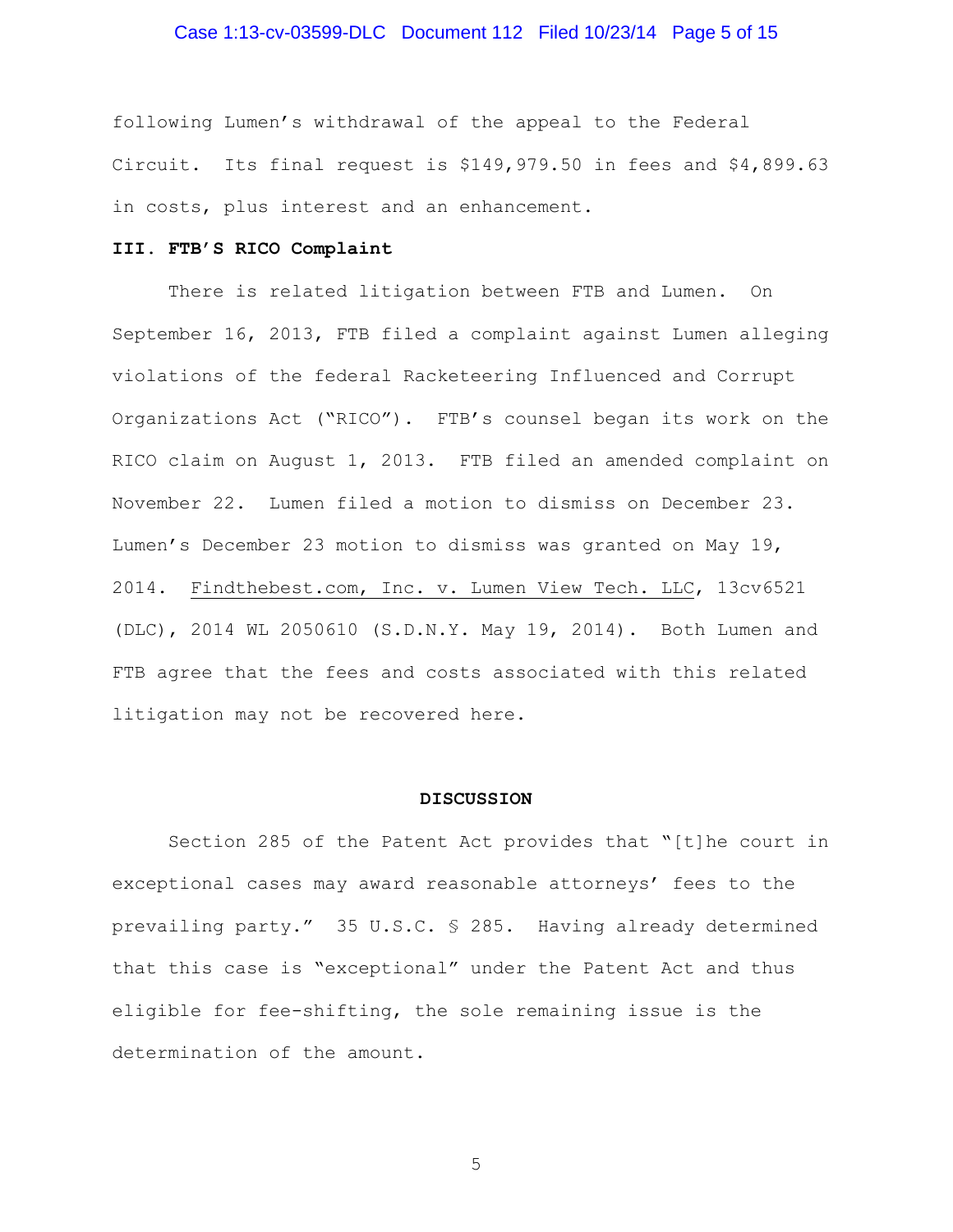## Case 1:13-cv-03599-DLC Document 112 Filed 10/23/14 Page 6 of 15

The starting point in determining an attorneys' fees award is calculating the "lodestar" number, which is "the number of hours reasonably expended on the litigation multiplied by a reasonable hourly rate." Healey v. Leavitt, 485 F.3d 63, 71 (2d Cir. 2007) (citation omitted); see Bywaters v. United States, 670 F.3d 1221, 1228-29 (Fed. Cir. 2012).[1](#page-5-0) In determining what constitutes a reasonable hourly rate, courts look first to the rates commonly charged by attorneys for similar work in the district in which the court sits. See, e.g., Simmons v. New York City Transit Auth., 575 F.3d 170, 174 (2d Cir. 2009); Bywaters, 670 F.3d at 1228. The calculation of attorneys' fees rests in the sound discretion of the district court. Takeda Chem. Indus., Ltd. v. Mylan, 549 F.3d 1381, 1390-91 (Fed. Cir. 2008).

"[T]he fee applicant bears the burden of establishing entitlement to an award and documenting the appropriate hours expended and hourly rates." Hensley v. Eckerhart, 461 U.S. 424, 437 (1983). To aid in calculating the lodestar, the prevailing party must provide contemporaneous time records, affidavits, and other materials to support its application for the amount of

 $\overline{a}$ 

<span id="page-5-0"></span><sup>&</sup>lt;sup>1</sup> Federal Circuit law parallels Second Circuit law regarding the calculation of attorneys' fees. "[T]he Supreme Court has advised that all federal fee-shifting statutes calling for an award of 'reasonable' attorney's fee should be construed 'uniformly.'" Bywaters, 670 F.3d at 1228 (citing City of Burlington v. Dague, 505 U.S. 557, 562 (1992)).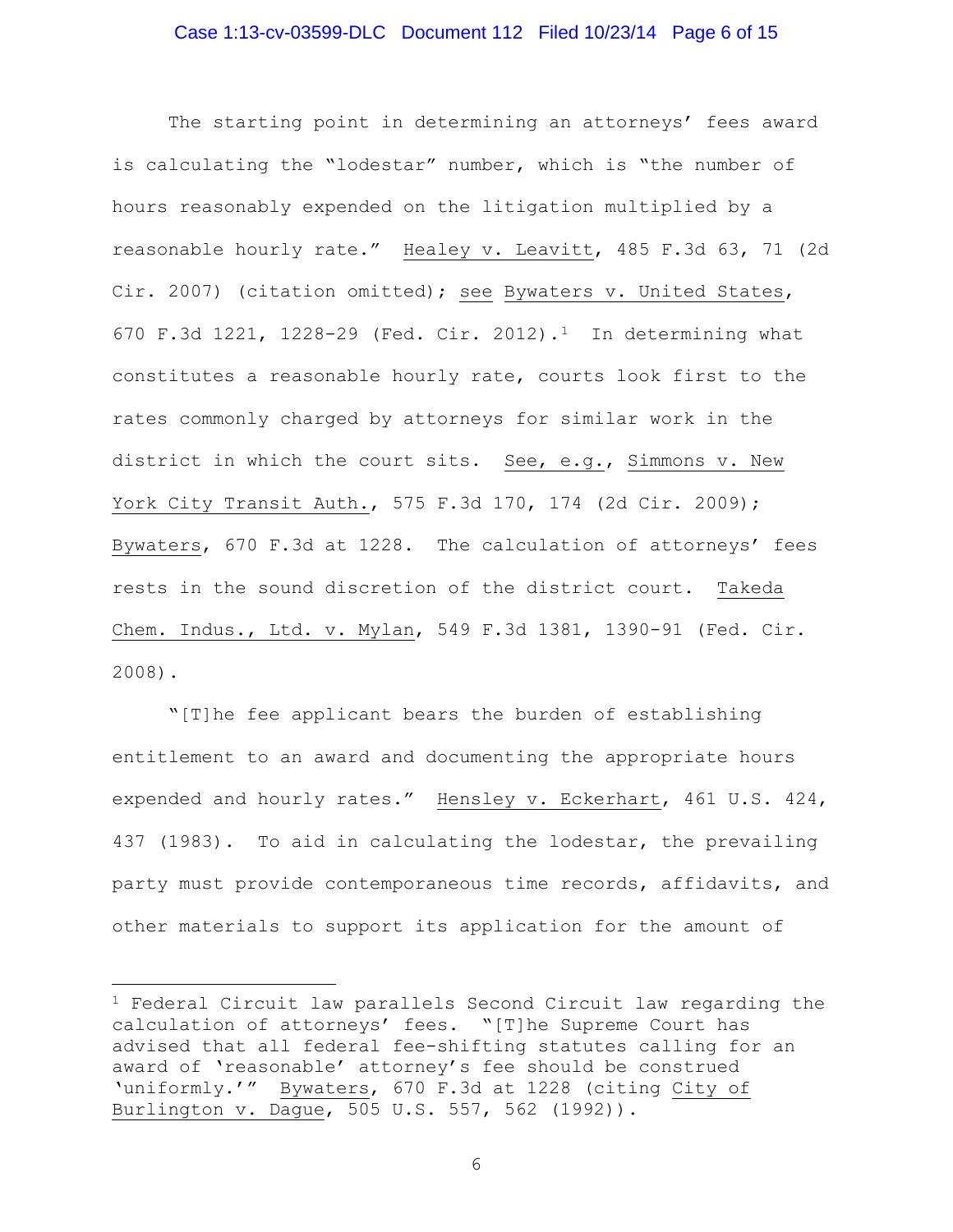# Case 1:13-cv-03599-DLC Document 112 Filed 10/23/14 Page 7 of 15

reasonable hours expended. McDonald v. Pension Plan of the NYSA-ILA Pension Trust Fund, 450 F.3d 91, 96 (2d Cir. 2006). "Where the documentation of hours is inadequate, the district court may reduce the award accordingly." Hensley, 461 U.S. at 433.

Fee requests should be reduced to exclude hours that are not "reasonably expended," such as those that are excessive or redundant. Id. at 434 (citation omitted). An across-the-board percentage cut in hours can be employed when a fee reduction is appropriate, but fee petitions are voluminous and item-by-item review is impracticable. In re Agent Orange Prod. Liab. Litig., 818 F.2d 226, 237 (2d Cir. 1987) (common fund case).

 In response to this motion, Lumen opposes the amount of the FTB fee request. Lumen has not provided a specific alternative calculation, but requests three blanket reductions and opposes any enhancement. Lumen has not taken a position on the appropriateness of an award of costs and interest. Lumen's arguments are addressed in turn.

### **1. Unnecessary or Unrelated Work**

 Lumen requests a blanket reduction of fifty percent from the amount of the fee request on the ground that FTB cannot recover attorneys' fees expended in pursuit of unrelated, unsuccessful RICO litigation.No blanket reduction is warranted here.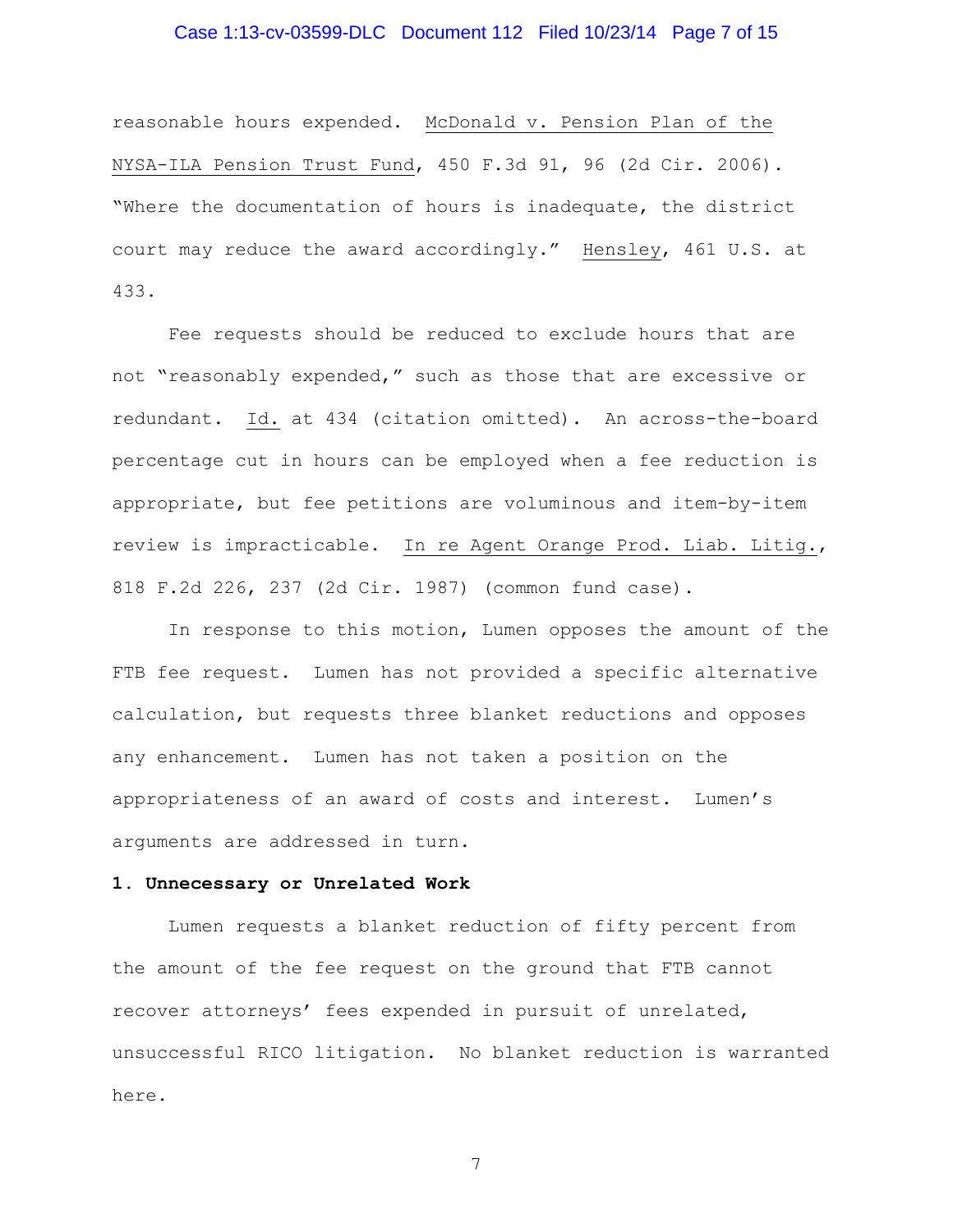## Case 1:13-cv-03599-DLC Document 112 Filed 10/23/14 Page 8 of 15

FTB does not dispute that the hours spent in pursuit of the RICO lawsuit should be excluded from the lodestar, and contends that it has done so.<sup>[2](#page-7-0)</sup> It has also excluded time records that describe both the RICO and patent litigation, resulting in the exclusion of over 370 hours of attorney and paralegal time. Having reviewed FTB's time records, with a single exception, FTB has succeeded in excising from its claim time spent on the RICO litigation.[3](#page-7-1) The entry for 9/10/2013 (CJ) will also be excluded on the ground that it appears related to work on the RICO suit. The exclusion of this additional item reduces the lodestar fee award by \$1,387.50 to \$148,592.00.

 Lumen also requests a seventy-five percent reduction of fees accumulated prior to October 16, 2013, as fees accumulated prior to this point were in conjunction with a joint defense agreement between FTB and three other defendants sued by Lumen

 $\overline{a}$ 

<span id="page-7-0"></span><sup>2</sup> In its revised fee request of August 8, FTB identified four additional entries to be excluded from its time records.

<span id="page-7-1"></span> $3$  Lumen contends that generic statements like "case strategy" contained in many of FTB's entries could refer to either the patent or the RICO litigation. Lumen has failed, however, to identify any specific entries that should be excluded on this ground. Furthermore, the context of entries containing potentially ambiguous statements reveals that the entries were for the patent litigation. Virtually all of such statements are made in the context of a larger time entry that makes it clear that the hours being billed relate to the patent litigation. Other factors, like the attorney who billed the hours and the date of the entry, also provide clarity to potentially ambiguous statements. Based on a careful review of FTB's time records with care, all hours used to calculate the lodestar here relate to the patent litigation.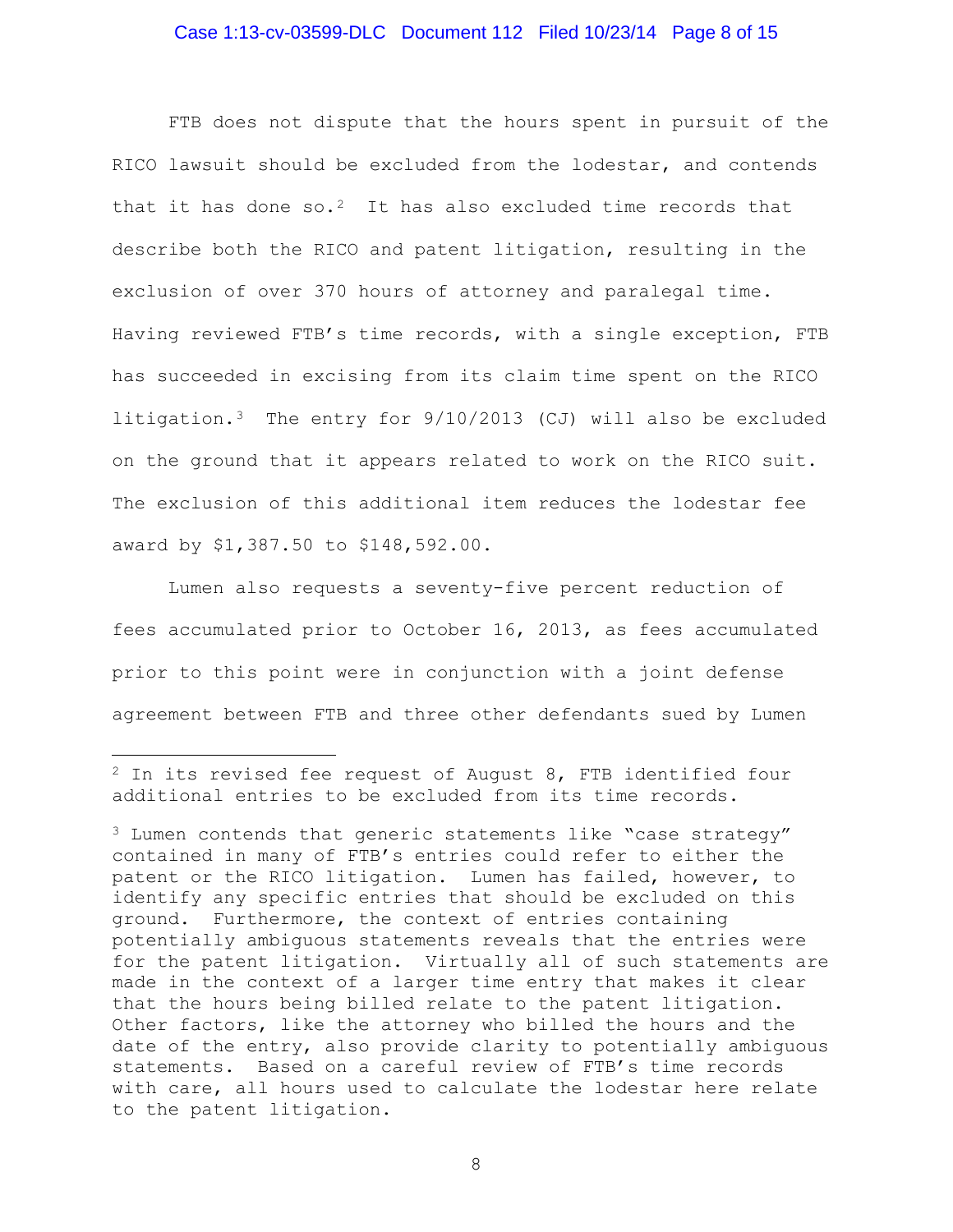## Case 1:13-cv-03599-DLC Document 112 Filed 10/23/14 Page 9 of 15

for infringement of the '073 Patent. Since all four clients were separately billed, and any overlapping work was divided among the clients, no reduction on this ground is warranted.

 Finally, in a two-sentence argument, Lumen also requests a reduction because FTB opposed its motion to extend the claim construction briefing schedule. No reduction is warranted for this reason either. Lumen's motion to extend the claim construction briefing schedule was denied on September 25, 2013. FTB's refusal to consent to Lumen's motion to extend was not unreasonable and it did not result in hours being billed that were excessive or redundant.

### **2. Enhancement of the Lodestar**

While there is a "strong presumption" that the lodestar is reasonable, "that presumption may be overcome in those rare circumstances in which the lodestar does not adequately take into account a factor that may properly be considered in determining a reasonable fee." Perdue v. Kenny A. ex rel. Winn, 559 U.S. 542, 554 (2010); see Bywaters, 670 F. 3d at 1229. A district court must provide "a reasonably specific explanation" for any enhancement of a fee award. Perdue, 559 U.S. at 558.

In determining what is a "reasonable" award, "[a]lthough the amount the client paid the attorney is one factor for the court to consider in determining a reasonable fee, it does not establish an absolute ceiling." Junker v. Eddings, 396 F.3d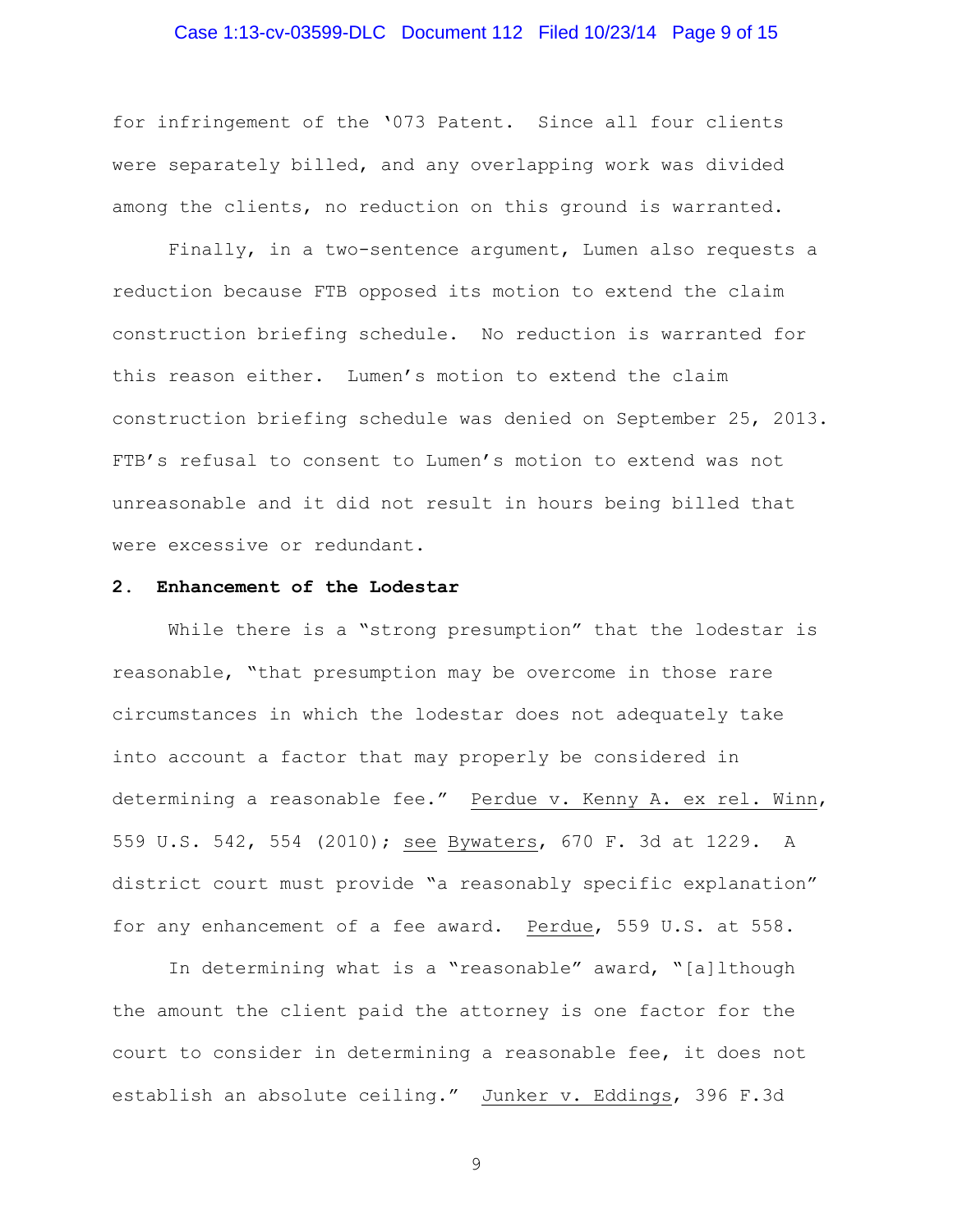## Case 1:13-cv-03599-DLC Document 112 Filed 10/23/14 Page 10 of 15

1359, 1365 (Fed. Cir. 2005).[4](#page-9-0) The nonexclusive list of factors that a court may consider in awarding attorneys' fees in a patent case includes "frivolousness, motivation, objective unreasonableness (both in the factual and legal components of the case) and the need in particular circumstances to advance considerations of compensation and deterrence." Octane Fitness, 134 S. Ct. at 1756 n.6 (citation omitted).

Section 285 does not permit fee-shifting as a matter of course, but only in "exceptional" cases. While the primary goal of Section 285 is to compensate parties who have been forced to defend against frivolous and unwarranted suits, it also serves as a deterrent against such litigation. See id.; Mathis v. Spears, 857 F.2d 749, 754 (Fed. Cir. 1988). The instigation of a lawsuit brought in bad faith against a defendant causes a severe injury to the defendant that cannot fully be compensated. Mathis, 857 F.2d at 754. In rare cases, the lodestar will be insufficient to deter baseless litigation. While Section 285 is not intended to punish a plaintiff for bringing a suit, even a baseless one, Rohm & Haas Co. v. Crystal Chem. Co., 736 F.2d 688, 691-92 (Fed. Cir. 1984), it is intended to deter such litigation. Where the lodestar is extremely low, an award greater than the lodestar may more easily be justified.

 $\overline{a}$ 

<span id="page-9-0"></span><sup>4</sup> The Court is not aware of any Federal Circuit decision affirming or denying an enhancement of the award of attorneys' fees under Section 285.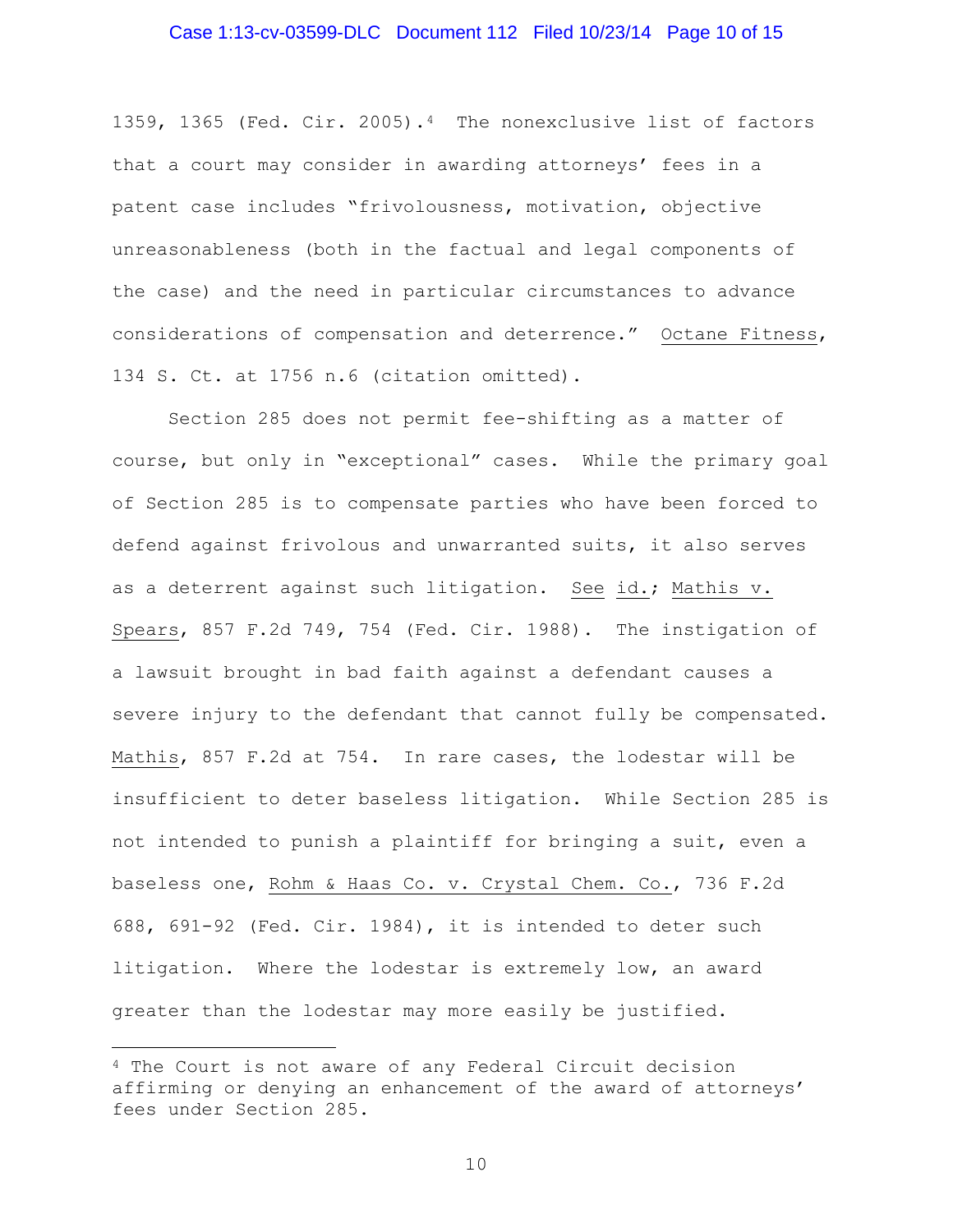Several of the Octane Fitness factors that this Court considered in finding that an award of fees was appropriate similarly support an enhancement of the lodestar fee. They include the need to deter the plaintiff's predatory strategy, the plaintiff's desire to extract a nuisance settlement, the plaintiff's threats to make the litigation expensive, and the frivolous nature of the plaintiff's claims. As noted in the May 30 Opinion, "[n]o reasonable litigant could have expected success on the merits  $\ldots$  . . [T] he most basic pre-suit investigation would have revealed this fact." Lumen View Tech., 2014 WL 2440867, at \*6. Not only that, FTB's attorneys informed Lumen of the baselessness of the suit from the onset of litigation and repeatedly sought clarification as to the nature of the alleged infringement. Lumen also sought a gag order to keep revelations about its abusive behavior out of the public record. Id. at \*4. In filing this lawsuit, Lumen was motivated not by a desire to protect its rights, but by its plan "to extract a nuisance settlement from FTB on the theory that FTB would rather pay an unjustified license fee than bear the costs of the threatened expensive litigation." Id. at 6. Lumen threatened FTB with "full-scale litigation," "protracted discovery," and a settlement demand escalator should FTB file papers responsive to the complaint. Id. The nature of Lumen's complaint, the absence of any reasonable pre-suit investigation,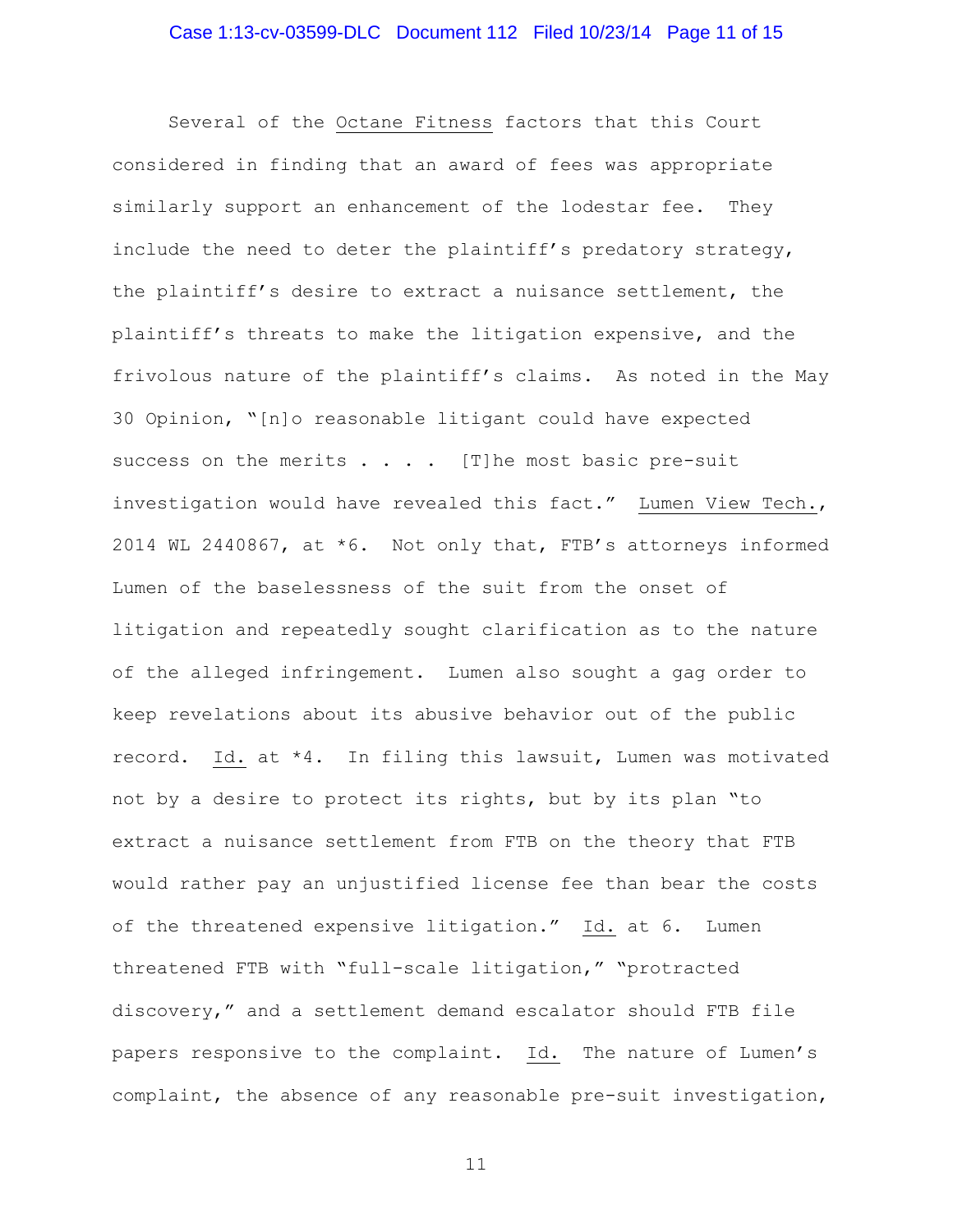## Case 1:13-cv-03599-DLC Document 112 Filed 10/23/14 Page 12 of 15

and the number of similar lawsuits filed within a short time frame all indicate that "Lumen's instigation of baseless litigation is not isolated to this instance, but is instead part of a predatory strategy aimed at reaping financial advantage from the inability or unwillingness of defendants to engage in litigation against even frivolous patent lawsuits." Id. at \*7.

This litigation was resolved on the merits because this defendant has the financial ability to resist the plaintiff's pressure and because it chose to fund a defense in court rather than pay an unwarranted, less expensive licensing fee. It appears that none of the other defendants sued by Lumen made that choice. As a result, but for FTB's financial resources and resolve, Lumen's predatory behavior would likely have proceeded unchecked. Any award in this action must be substantial enough to deter Lumen from pursuing baseless claims in the manner Lumen used in this case. An enhancement in this case is not punitive in nature. While Lumen engaged in bad faith and meritless litigation, the purpose of any enhancement in the lodestar is to deter similar misconduct in the future by Lumen.

 One reason that an award limited to the lodestar amount would fail to provide sufficient deterrence is that the lodestar in this case is extremely low. This is the result of a schedule adopted in this case that permitted the Court to reach the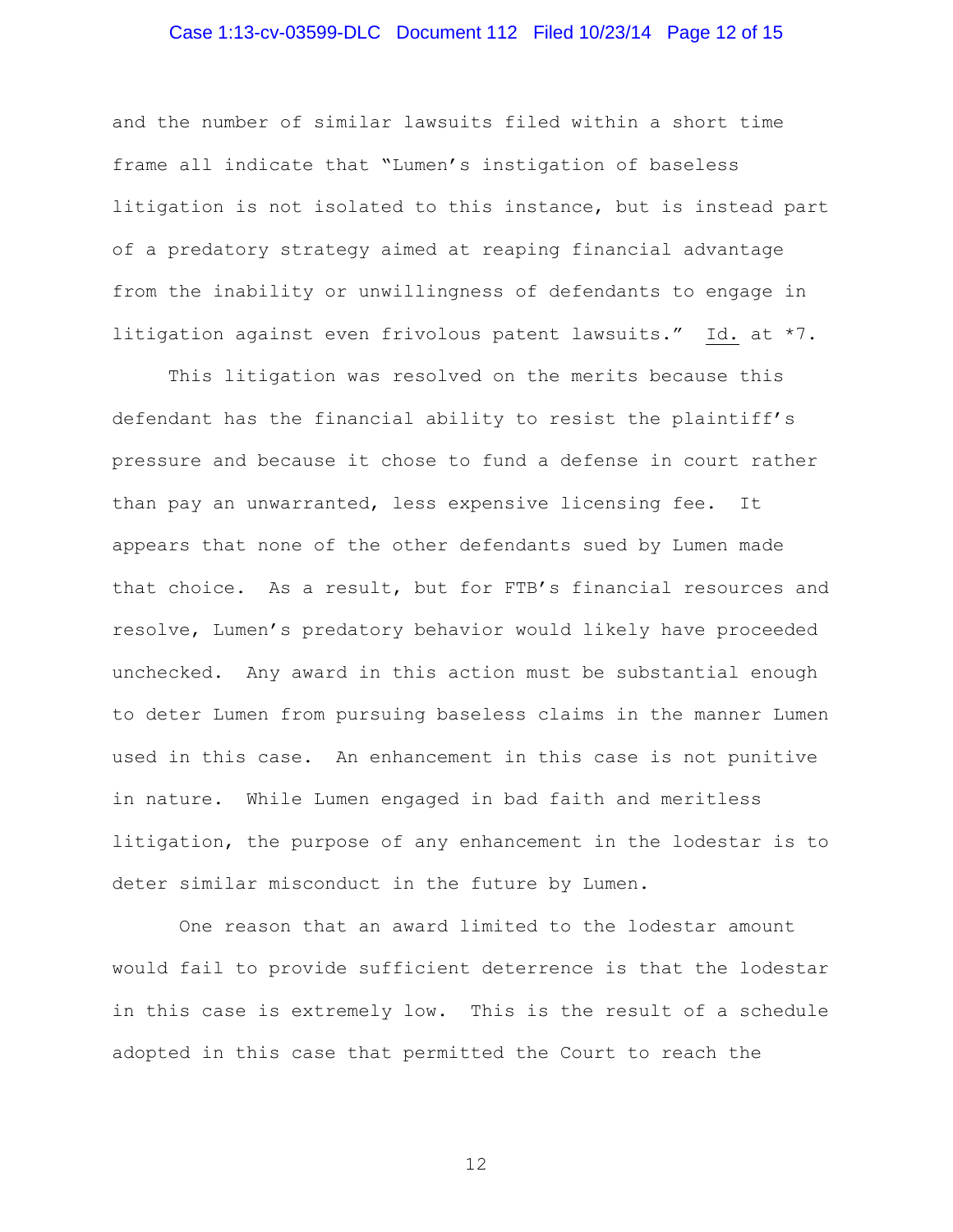## Case 1:13-cv-03599-DLC Document 112 Filed 10/23/14 Page 13 of 15

merits as expeditiously as possible. Lumen View Tech., 2014 WL 2440867, at \*7.

At the initial pre-trial conference, Lumen represented that everyone it had sued to date had settled with it, some through the execution of a "reasonably priced" license, that there had been no court ruling on the validity of its patent, and that it intended to file more lawsuits making claims that others had infringed the '073 Patent. FTB requested a schedule that would permit a prompt motion on the validity of the '073 Patent; Lumen opposed that proposal and requested an aggressive discovery schedule. Lumen's proposed schedule was rejected, and a discovery schedule that would permit resolution of the validity issue prior to most fact and expert discovery was adopted. A lodestar amount significantly greater than that incurred here would have been reasonable and would have been incurred but for the prompt resolution of the motion addressed to the validity of the '073 Patent.

Relying on Perdue, Lumen contends that a district court may not enhance the lodestar. But, Perdue itself rejected the contention that "a fee determined by the lodestar method may not be enhanced in any situation." Perdue, 559 U.S. at 553. Moreover, Perdue addressed a fee award under 42 U.S.C. § 1988 in a civil rights case. The Supreme Court noted that, under many fee-shifting statutes, attorneys' fee awards are paid by state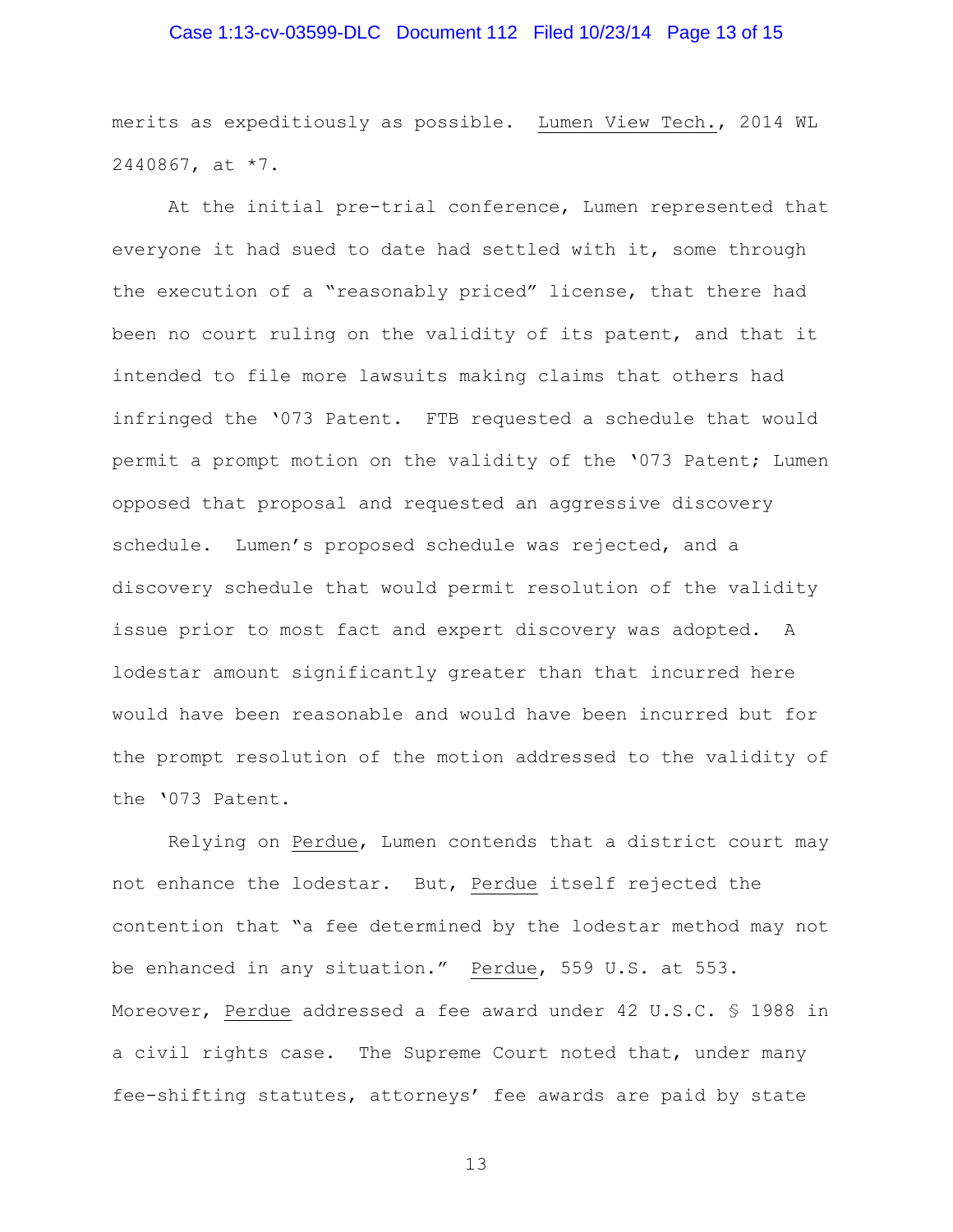## Case 1:13-cv-03599-DLC Document 112 Filed 10/23/14 Page 14 of 15

and local taxpayers and thus should generally be limited to the lodestar amount. Id. at 1677. This concern does not apply in the patent context, where the fees will be borne by private parties. See In re Mkt. Ctr. E. Retail Prop., Inc., 730 F.3d 1239, 1247 (10th Cir. 2013) (rejecting application of Perdue to the bankruptcy context as the underlying policy reasons are different). Attorneys' fees under Section 285 serve primarily to deter bad faith litigation and compensate parties for the cost of defending against such a suit. Octane Fitness, 134 S. Ct. at 1756 n.6; Mathis, 857 F.2d at 754. Without an enhancement, the relatively low lodestar amount in this case would be insufficient to deter similar misconduct in the future.

Given the policy justifications under Section 285 and the need to deter similar conduct in the future, the award of attorneys' fees in this case will be enhanced by a multiplier of two. Thus, FTB is awarded \$148,592.00 in attorneys' fees enhanced by a multiplier of two for a total of \$297,184.00.

#### **CONCLUSION**

Defendant is awarded \$297,184.00 in attorneys' fees and \$4,899.63 in costs, for a total of \$302,083.63. Interest is